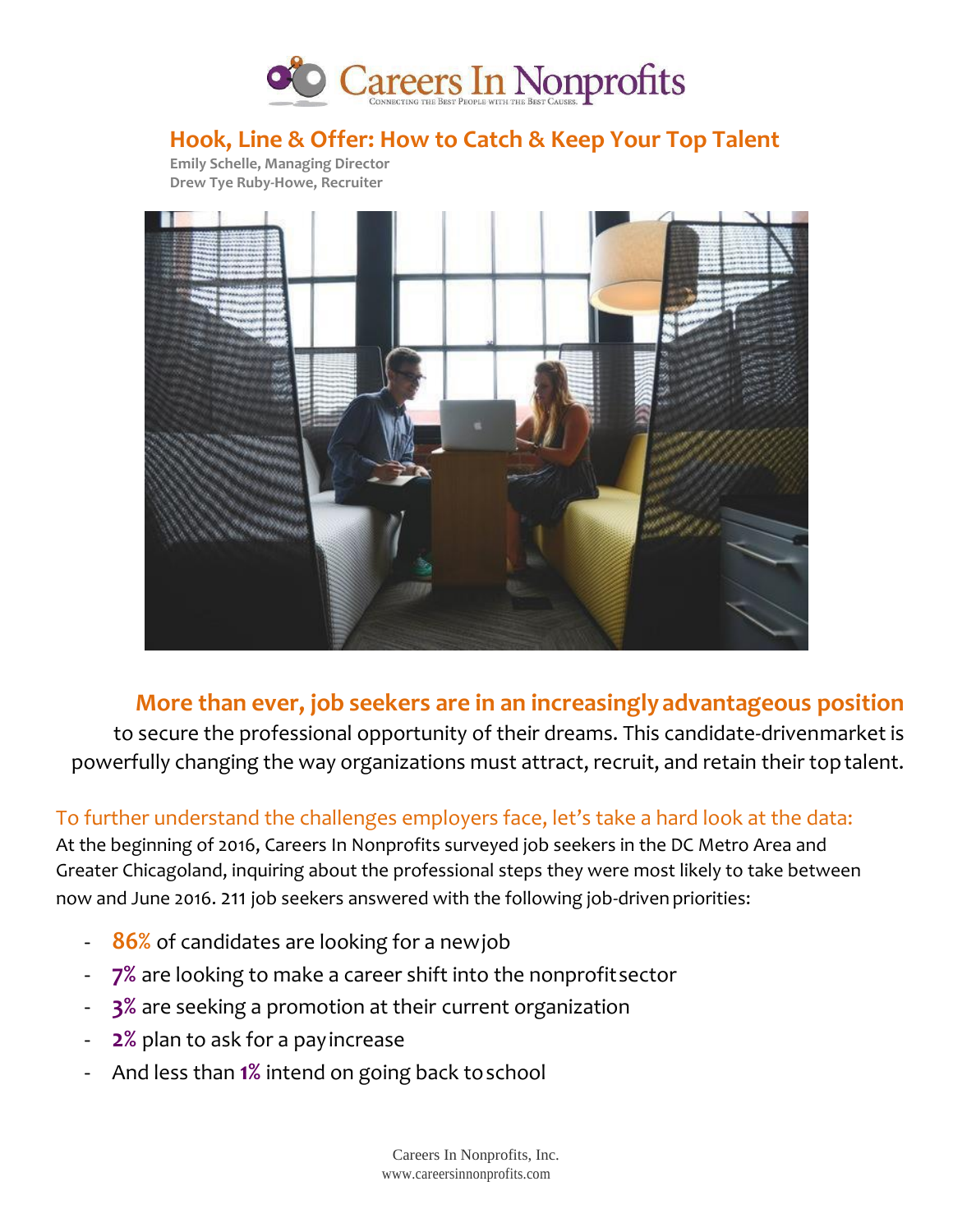

These statistics exemplify that **6 out of 7 job seekers** are open to a new job, while fewer of those individuals are willing to have a conversation with their employer about internal advancement in the form of a promotion and/or a raise. Whether or not you or your organization have lost great talent to other organizations, **the reality is clear:** nonprofits must ramp up their recruitment and retention practices in order to maintain their successful, competitive edge.

So, when it comes to hiring in today's market, what are considered **best practices?**

**"86% of candidates are looking for a new job."**

Let's Break It Down:

 **Attraction**: As a hiring entity, it is extremely important to communicate your organization's dedication to your mission and enthusiastically describe your workplace culture to desirable candidates. Employees need to know they are entering a healthy, engaging, and driven workplace, and likewise they are heavily tuned in to the ways in which you are driving your mission forward and portray yourself to donors andmembers.

The most effective ways to attract potential candidates is through your job postings, social media pages, and organization's website. In this digitally-reliant age, your organization's presence on these platforms is a critical factor of captivating the talent youseek.

Here are a few questions to consider: Once job seekers visit your website or LinkedIn page, how easy is it for them to locate your job postings? Regarding those postings, do your position descriptions strategically and effectively appeal to your ideal candidates? Are you abreast of the most popular methods job seekers are using to locate job postings?

These questions need to be more than a consideration, as they will help you create a compelling, concrete action plan around how to recruit your top talent. **If you don't, your competitor will.**

**Recruitment:** Does it take your organization longer than 30 days to fill a job opening for your entry to mid-level positions? Or longer than 60 days to fill your Director and Executive level roles? **If you answered YES to either of these, chances are that you need to look into your hiring process and reevaluate the steps you've been following.** After 30 days of radio silence from your organization, candidates are likely to lose interest in your opportunity. If these candidates are actively job searching, they will **secure another position with an organization that showed greater commitment to a streamlined hiring process.**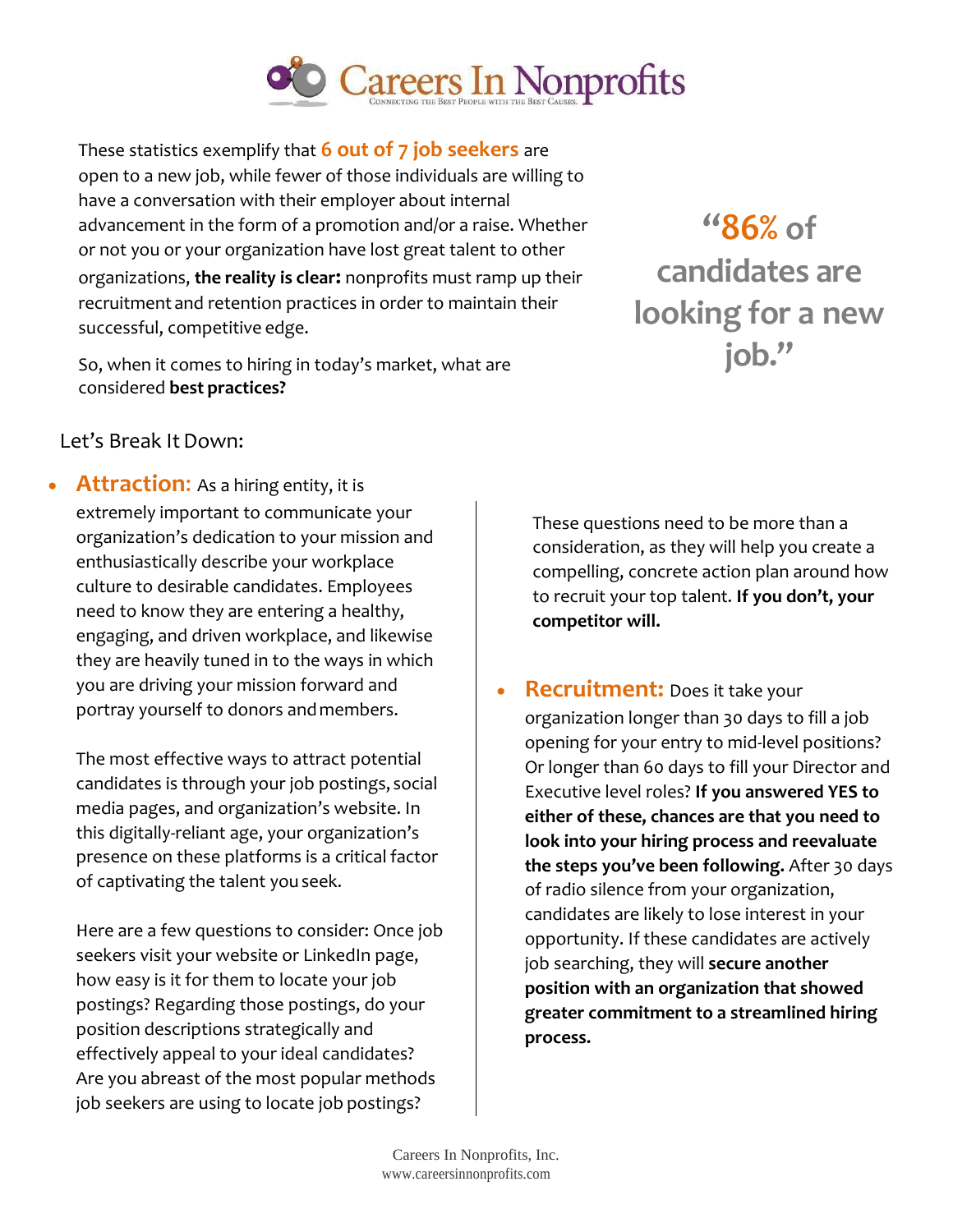

As candidates gain even greater leverage in the market, many organizations experience the shared challenge of losing talent to more competitive salary ranges.

As presented in our CNP Academy: Salary Negotiations Workshop, **employers can present more attractive benefits packages, increased vacation time, and more flexible schedules** to get in their candidates' good graces – all without having to break the bank. As we've so frequently observed, candidates now exhibit an increased desire for different benefits, like telecommuting from home and obtaining professional certifications supplemented by their employer. So, if your budget can't satisfy a \$10,000 salary increase for your dream candidate, make sure your benefits package advertises other attractive features.

Before scheduling interviews with potential candidates, employers must be clear with themselves on what steps they will take in the process, as well as the places they are willing to bend and shake when it comes to salary, benefits, and "perks" offered.

#### **In short, plan ahead.**



**"…keeping your staff happily engaged can lead to significantly lower turnover rates."**

Here are the major things to consider: How many rounds of interviews will you conduct? What is your target date to fill a position? How much more in salary can you offer to your dream candidate? If that candidate wants additional vacation time, are you in a position to offer them those 4 additional days? **Answer these questions and take action in advance, and you increase your chances of acquiring and keeping your toptalent.**

## **Staff Engagement and Retention:**

Whether you already have your dream team or you are looking to hire new employees, **keeping your staff happily engaged can lead to significantly lower turnover rates.** In order to create a foolproof retention strategy, organizations must answer these essential questions: Do you create opportunities for staff to easily access their managers in a time of challenge or frustration? When they do connect with managers, are those managers invested in hearing about a staff member's career and salary goals?

**It is equally important to make time and space for these conversations with your employees as it is in an effort to secure your next major donor.** A disengaged staff can significantly jeopardize your bottom line, donor relations, and the overall health of your organization.